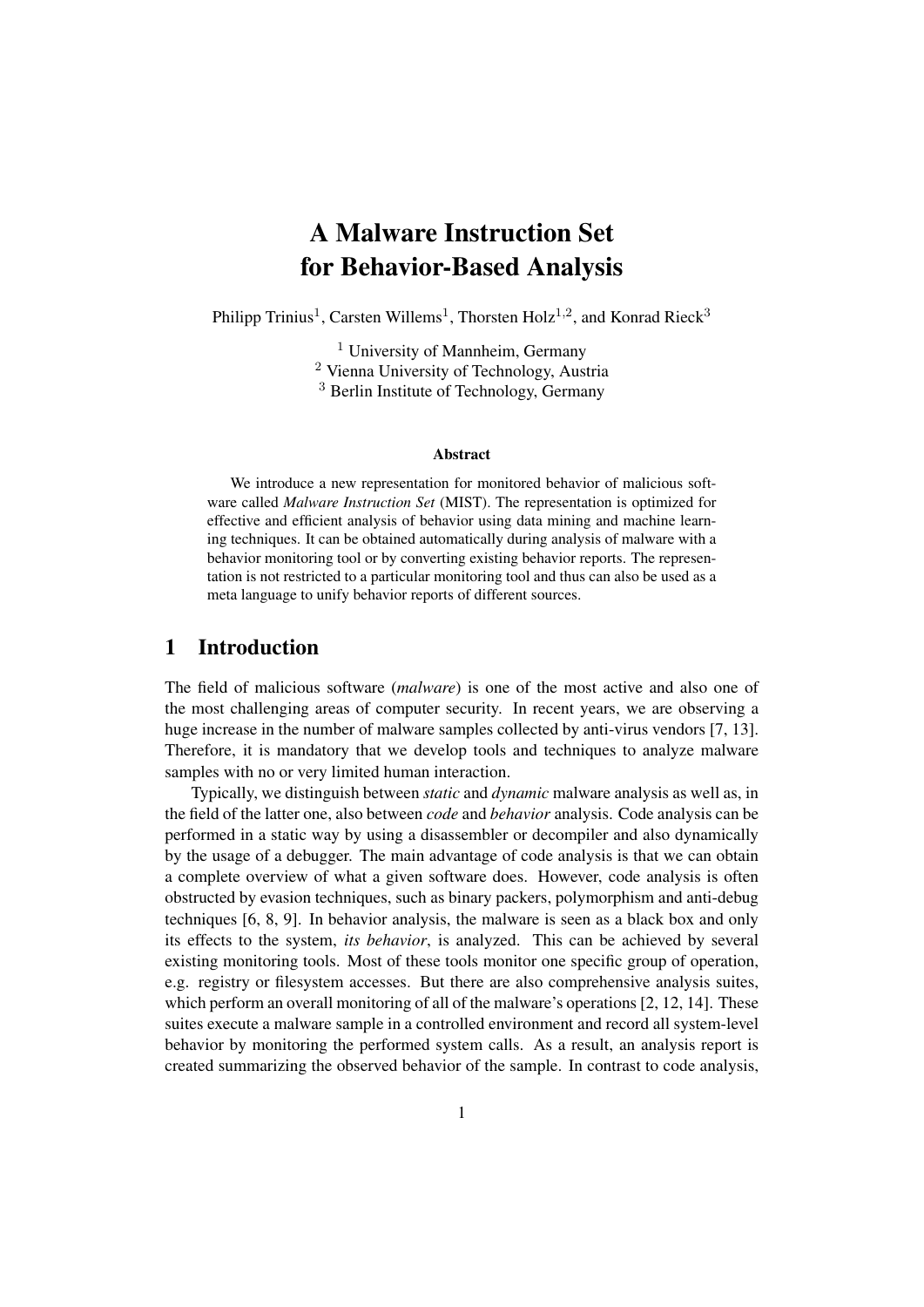behavior-based dynamic analysis suffers less from evasion and obfuscation techniques, as the code is not examined at all. Of course, there are different techniques, which can be used to prevent or falsify behavior analysis [11].

To handle the increasing amount and diversity of malware, dynamic analysis can be combined with clustering and classification algorithms. A behavior-based clustering of malware helps to find new malware families. Tagging new families at an early stage is essential to effectually fight them. Unlike clustering, the classification of malware does not provide information about new families, but helps to assign unknown malware to known families. Thus, classification of malware filters unknown samples and thereby reduces the costs of analysis. This combination of dynamic analysis and machine learning techniques has been recently studied in different scenarios [e.g., 1, 3, 4, 5, 10].

For effective and efficient analysis, however, algorithms and data representations need to be adjusted to each other, such that discriminative patterns in data are accessible to learning methods. In this article, we introduce a new behavior representation—the *Malware Instruction Set* (MIST)—which is exclusively designed for efficacy of analysis using data mining and machine learning techniques. It can be obtained automatically during analysis of malware with a behavior monitoring analysis tool or by converting existing behavior reports. The representation is not restricted to a particular report layout and thus can also be used as a meta language to unify behavior reports of different sources. Empirically, we demonstrate the accurate representation of behavior realized by MIST, while significantly reducing the size of reports and stored instructions.

This article is organized as follows: the Malware Instruction Set is introduced in Section 2. In Section 3 we present a short empirical evaluation of MIST and demonstrate its capabilities. Section 4 concludes the article.

# 2 The Malware Instruction Set

The majority of monitoring suites, such as Anubis [2] and CWSandbox [14], employ textual or XML-based formats to store the monitored behavior of malware. While such formats are suitable for a human analyst, they are inappropriate for further automatic analysis. The structured and often aggregated reports hinder application of machine learning. On the one hand, the XML representations are often too rich, providing an over-specific view on behavior which is not appropriate for finding generic behavioral patterns. On the other hand, textual formats are too coarse due to aggregation and simplification, such that involved patterns of behavior are not visible. Moreover, the complexity of textual representations increases the size of reports and thus negatively impacts run-time of analysis.

To address this problem and optimize processing of reports, we propose a special representation of behavior denoted as *Malware Instruction Set* (*MIST*) inspired from instruction sets used in processor design. In contrast to textual and XML-based formats, the monitored behavior of a malware binary is described as a sequence of instructions, where individual execution flows of threads and processes are grouped in a single, sequential report. Each instruction in this format encodes one monitored system call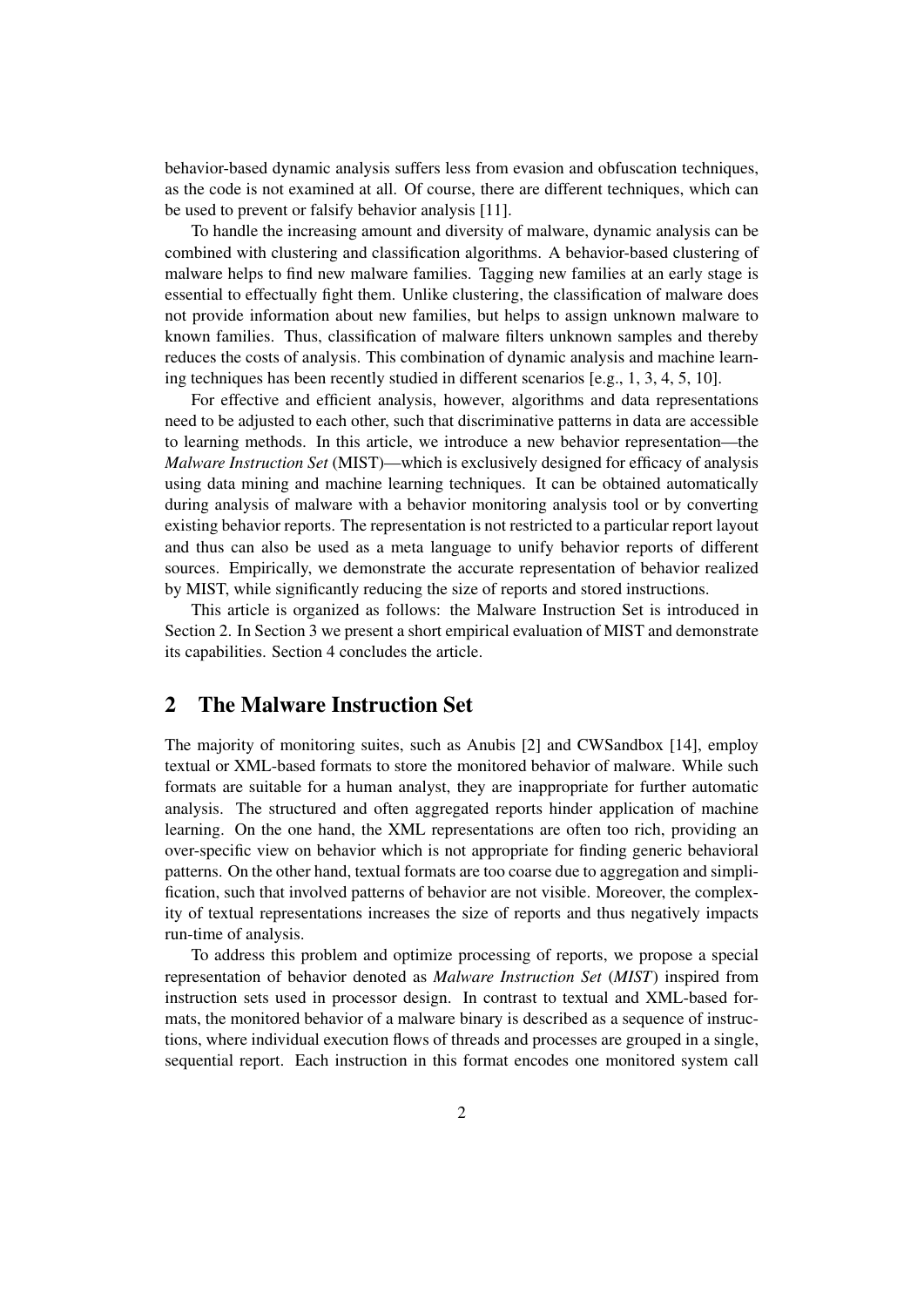and its arguments using short numeric identifiers, such as '03 05' for the system call 'move file'. The system call arguments are arranged in different levels of blocks, reflecting behavior with different degree of granularity. We denote these levels as *MIST levels*. Moreover, variable-length arguments, such as file and mutex names, are represented by index numbers, where a global mapping table is used to translate between the original contents and the index numbers.



Figure 1: Schematic depiction of a MIST instruction. The field CATEGORY encodes the category of system calls where the field OPERATION reflects a particular system call. Arguments are represented as ARGBLOCKs.

Figure 1 shows the basic structure of a *MIST instruction*. The first level of the instructions corresponds to the category and name of a monitored system call. For example, '03 05' corresponds to the category filesystem (03) and the system call 'move file' (05). The following levels of the instruction contain different blocks of arguments, where the specificity of the blocks increases from left to right. The main idea underlying this rearrangement is to move "noisy" elements, such as temporary filenames, to the end of an instruction, whereas stable and discriminative patterns, such as directory and mutex names, are kept at the beginning. Thus, the granularity of behaviorbased analysis can be adapted by considering instructions only up to a certain level. As a result, malware sharing similar behavior may be even discovered if minor parts of the instructions differ, for instance, if randomized file names are used.

After introducing the main concept of MIST, we describe the concrete representation for several selected system calls. Since MIST features 120 unique calls with their corresponding attributes, we can not describe all of them, but restrict ourselves to some representative examples to explain the overall design philosophy.

#### 2.1 MIST Design

Every MIST report consists of several MIST instructions, which encode individual system calls monitored during run-time of a malware binary. While MIST can be obtained directly during dynamic analysis of a malware binary, we herein focus on translation of XML-based reports generated by the analysis tool CWSandbox [14] to MIST. This conversion is order preserving, i.e., all contained MIST instructions occur in the same order as they were originally monitored and reported by CWSandbox.

As introduced previously, MIST instructions are composed of different fields: a CATEGORY field, an OPERATION field, and several ARGBLOCK fields. The field CATEGORY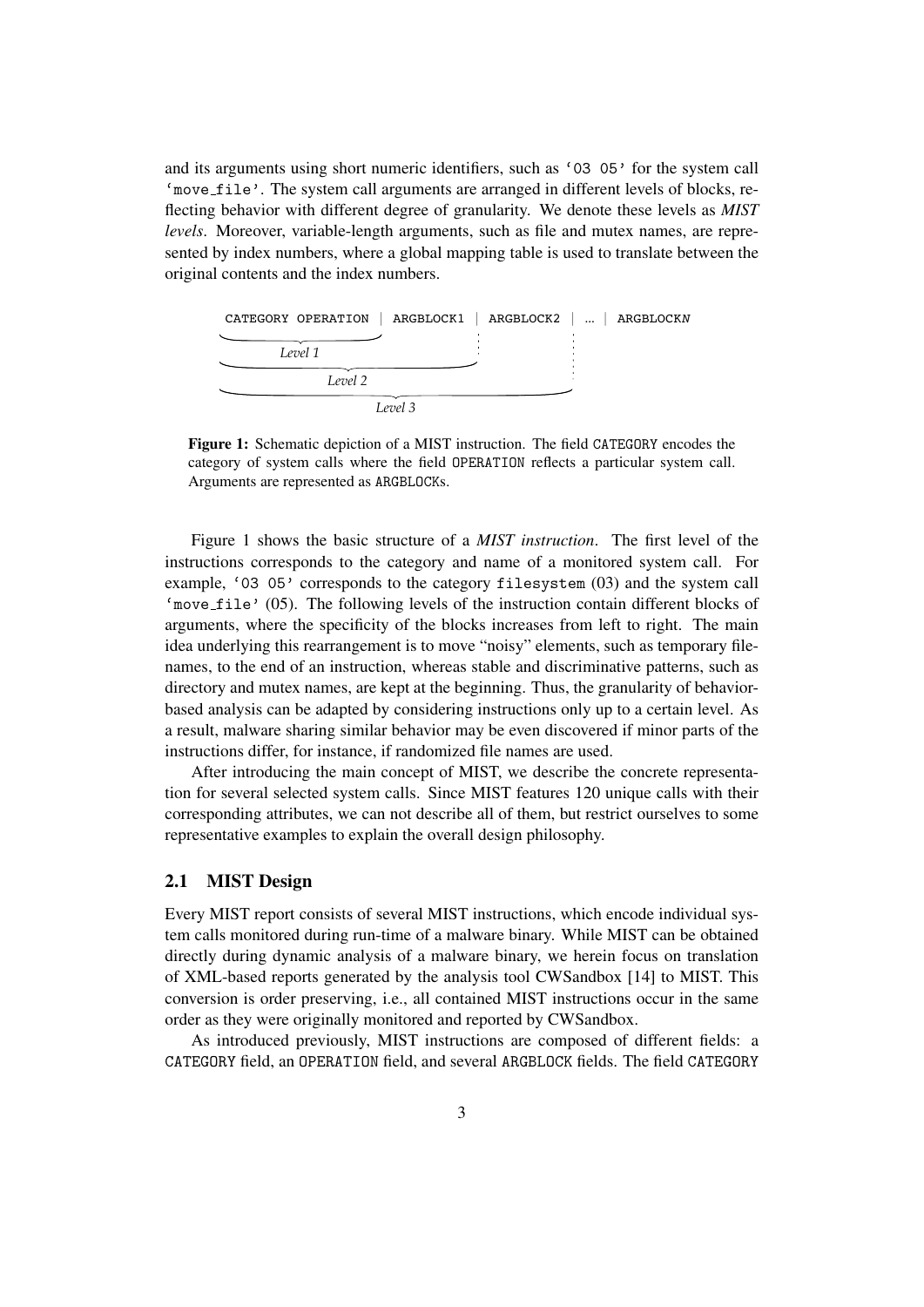encodes the global class of the MIST instruction. As shown in Table 1, we distinguish between 20 different categories. Each category groups a set of related operations, e.g., the 'winsock op' category contains 13 MIST instructions, including the 'create socket', 'connect socket', and 'send socket' instructions. These instructions encode all system calls which are required to perform *Winsock* based network communication.

|    | Category               | # syscalls     |                 | Category                | # syscalls |
|----|------------------------|----------------|-----------------|-------------------------|------------|
| 01 | <b>Windows COM</b>     | 4              | 0B              | <b>Windows Services</b> | 11         |
| 02 | <b>DLL</b> Handling    | 3              | $\overline{0}C$ | System                  |            |
| 03 | Filesystem             | 14             | 0D              | Systeminfo              |            |
| 04 | <b>ICMP</b>            |                | 0E              | <b>Thread</b>           |            |
| 05 | Inifile                | 5              | 0 F             | User                    | 8          |
| 06 | <b>Internet Helper</b> | 5              | 10              | Virtual Memory          |            |
| 07 | <b>Mutex</b>           | $\overline{2}$ | 11              | Window                  |            |
| 08 | <b>Network</b>         | 6              | 12              | Winsock                 | 13         |
| 09 | Registry               | 9              | 13              | Protected Storage       | 9          |
| 0A | Process                | $\mathbf{r}$   | 14              | <b>Windows Hooks</b>    |            |

Table 1: MIST categories and encoding as well as the number of contained unique operations within each category

The amount and type of ARGBLOCKs for each MIST instruction depends on the particular system call. We will give some examples for those later in this text. We implement the concept of using *MIST levels* by dividing the ordered attribute blocks of each MIST operation into several levels, with higher level containing attributes with a higher *variability* and lower levels those which are more constant. The term variability is used with respect to different monitored behavior in multiple executions of one and the same sample, or executions of different variants from the same family. For example, if a monitored application creates a file in the Windows temp directory in one execution, it is highly likely that it will also create such a file in the very same folder in a second execution. In contrast to that, it is also likely that a different file name will be used, since temporary files are normally using random file names. Consequently, in a MIST operation we would encode the fact, that a file is created in level one, the target file path in level two, and the ultimate file name in level three.

The rationale underlying this rearragangement is that if we look at two executions of the similar programs on a lower level, e.g., level one, we observe identical behavior, whereas if we look on a higher level value, we are able to detect fine differences, e.g., in file names. This form of file name decomposition is strictly used in the MIST transformation: each file name is split up into the components file type, file path, file name, and parameter. In most cases the file type and file path are stored on a lower level than the rest, since these are more robust than other parts of file names.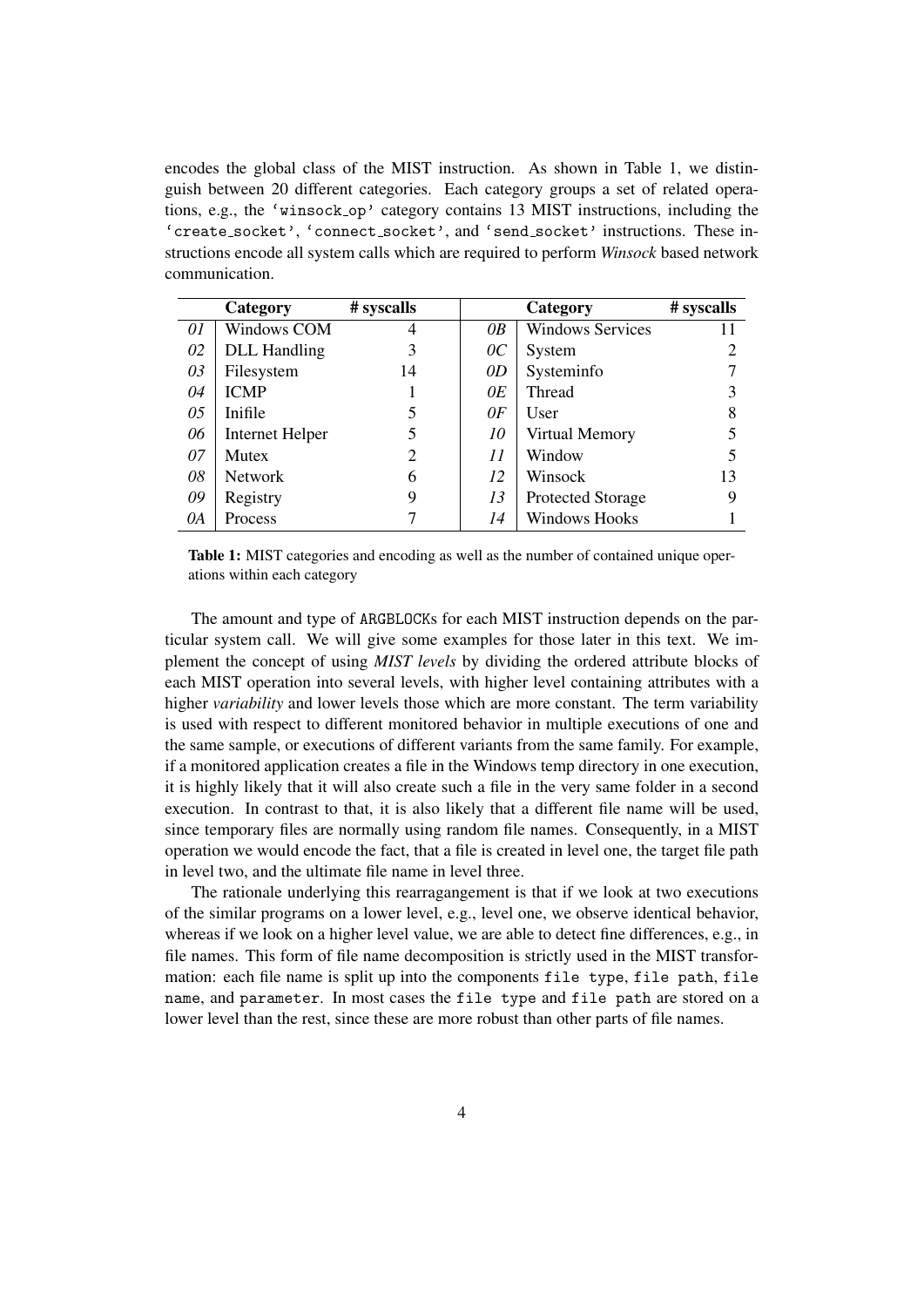#### 2.2 Examples

load dll. The 'load dll' system call is executed by every software during process initialization and run-time several times, since under Windows, dynamic-link libraries (DLLs) are used to implement the Windows subsystem and offer an interface to the operating system.

Figure 2 shows the original XML element of the CWSandbox representation and its corresponding MIST representation of one 'load dll' operation. Except for the attribute filename hash, all attributes are transfused into the MIST representation. We sometimes discard some attributes, if they are not useful for later analysis steps. To achieve a case insensitive transformation, all attribute values are converted to lower case first. Then we apply a fast hash function, such as the standard ELF, and store the results in a lookup table. Finally, the resulting lookup index is used in our MIST representation as a hexadecimal number.

```
<load_dll filename="C:\WINDOWS\system32\kernel32.dll" successful="1"
address="#7C800000" end_address="#7C908000" size="1081344"
filename_hash="c88d57cc99f75cd928b47b6e444231f26670138f"/>
```
#### (a) CWSandbox representation



(b) MIST representation

Figure 2: Feature representations of system call 'load\_dll'. The CWSandbox format represents the system call as an attributed XML element, while the malware instruction set (MIST) represents it as a structured string.

For the 'load dll' instruction we order the attributes as follows: the first attributes are the file extension and file path of the library. This information is quite constant and, therefore, is included in the second MIST level. Note that we order all attributes with respect to their *variability*. On level three we store the file size and the file name of the library. Both of these values may differ when two different variants of the same program are considered and, therefore, should only be stored on a lower hence more detailed—MIST level.

It is evident from this example that the MIST instruction is more suitable for data mining and machine learning techniques than the traditional XML representation. The compact encoding ensures a proper comparability between all 'load\_dll' instructions and the ordering of all attributes permits the introduction of MIST levels, which finally enhances the quality of analysis.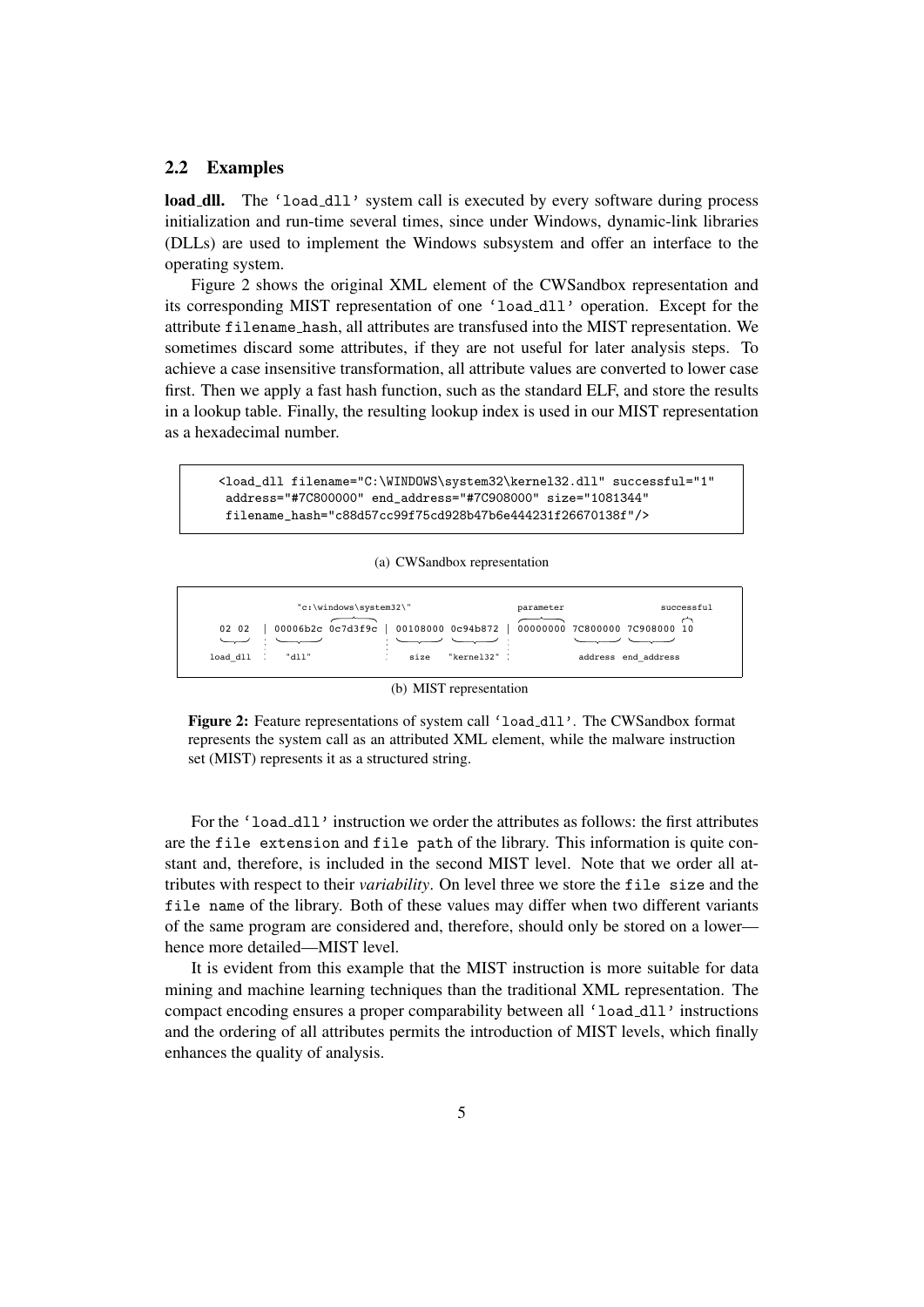connect socket. If a malware binary initiates a TCP network communication via the Winsock library, it has to perform the 'connect socket' system call. Figure 3 shows a monitored system call in CWSandbox and MIST representation. The sandbox records five parameters for this system call, namely the used socket number, the IP address and port of the remote server, the winsock result value and the successful flag, which states if the connection could be established or not.

<connect\_socket socket="1500" remote\_addr="192.168.1.163" remote\_port="25" successful="1" winsock\_result="10035"/>





(b) MIST representation

Figure 3: Feature representations of system call 'connect\_socket'. The CWSandbox format represents the system call as an attributed XML element, while the malware instruction set (MIST) represents it as a structured string.

Except for the socket number, all attributes are converted into MIST representation (the socket number is a dynamic value that is created by the operating system and has no further semantic meaning). Furthermore, the attributes are ordered as show in Figure 3(b). Since the IP address of the remote server and the Winsock result value may vary quite often, this information is less interesting for our purpose and, therefore, moved into the third respectively fourth MIST level. Only the remote port remains in the second MIST level of this instruction.

move file. The third example is one of the most complex conversions. As already shown, we decompose the file names and only use the file paths and extensions on the second MIST level, and delay the ultimate file names and possible parameters to a higher level. For the 'move file' call we have one filename-attribute that specifies the source file, and another one for the destination file. Thus, we have to split and arrange two file names. Figure 4 shows a monitored 'move file' system call in CWSandbox and MIST notation.

Again, the hash values are not converted into the MIST representation, because the malware binary may change, e.g., in discharge of the used packer. Therefore, only the ultimate file names and the parameters are those converted attributes which are not contained in the second MIST level, see Figure 4. In contrast to the file names and all prior discussed attributes, the values of the filetype, the desiredaccess, and the flags attributes are not hashed while converting into MIST representation, but transferred di-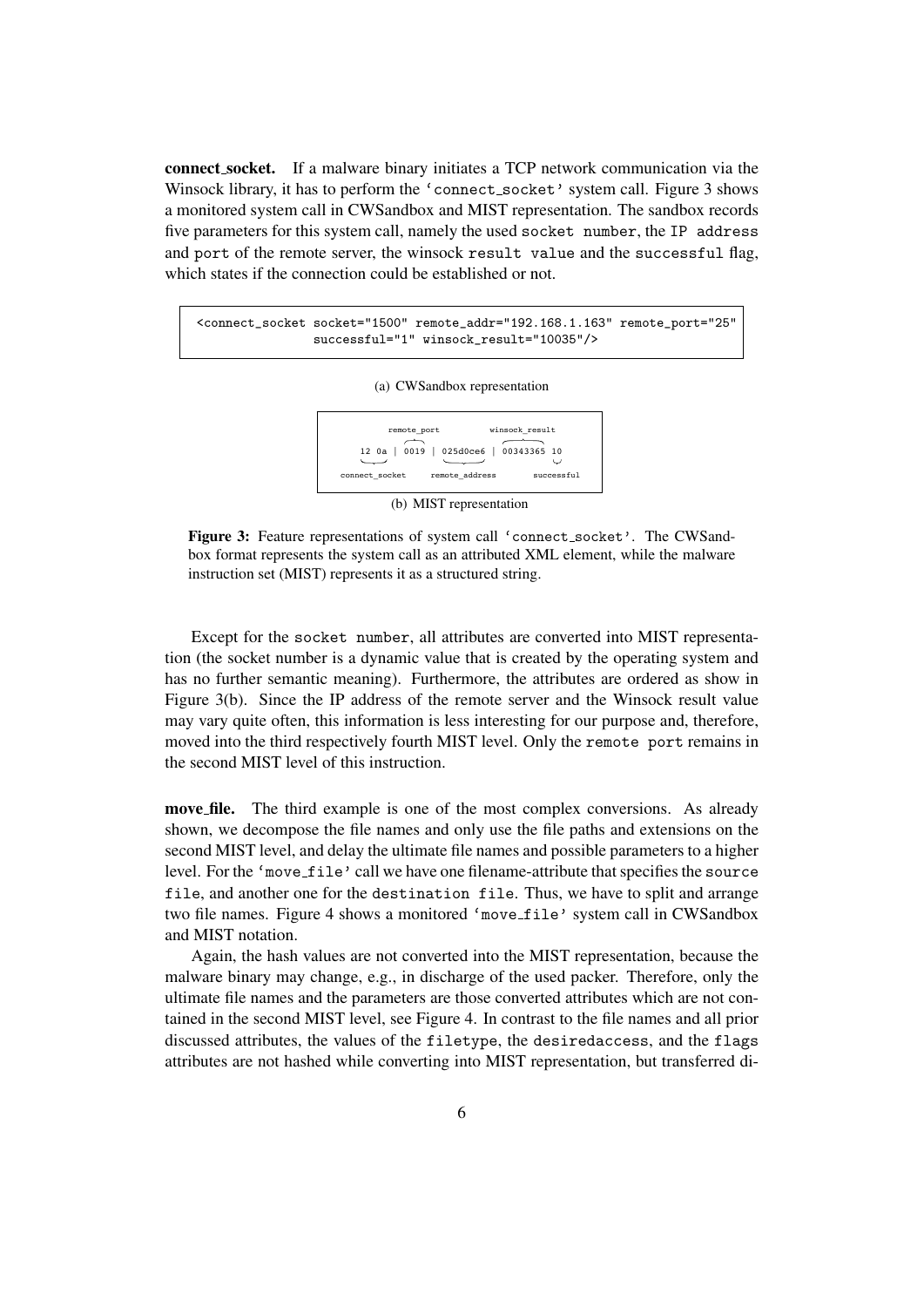```
<move_file filetype="file" srcfile="C:\DOKU...\Temp\&#x7E;5.tmp.exe"
srcfile_hash="hash_error"
dstfile="C:\WINDOWS\system32\nxzhpxgdmwuod.exe"
dstfile_hash="hash_error" desiredaccess="FILE_ANY_ACCESS"
flags="MOVEFILE_REPLACE_EXISTING"/>
```
(a) CWSandbox representation



(b) MIST representation

Figure 4: Feature representations of system call 'move\_file'. The CWSandbox format represents the system call as an attributed XML element, while the malware instruction set (MIST) represents it as a structured string.

rectly into the MIST instruction. Since all possible values are known in advance, we use a fix mapping between the attribute values and the MIST values. Table 2 shows a fragment of the mapping table of the flags attribute. There are 26 predefined values which are freely combinable.

| Value                          | <b>MIST</b> bit vectors     |
|--------------------------------|-----------------------------|
| FILE ATTRIBUTE ARCHIVE         |                             |
| FILE ATTRIBUTE COMPRESSED      | 00000000000000000000000010  |
| FILE ATTRIBUTE_HIDDEN          |                             |
| FILE ATTRIBUTE NORMAL          |                             |
| FILE ATTRIBUTE OFFLINE         | 00000000000000000000010000  |
|                                |                             |
| MOVEFILE WRITE THROUGH         | 001000000000000000000000000 |
| MOVEFILE_CREATE_HARDLINK       |                             |
| MOVEFILE FAIL IF NOT TRACKABLE |                             |

Table 2: Mapping between CWSandbox and MIST representation for possible values of the flags attribute.

For attributes like flags or desiredaccess, we sum up the corresponding MIST bit vectors. The result is then interpreted as numeric value and transformed into hexadecimal encoding. This approach is robust against permutations between the single values and allows re-translating of the MIST encoding.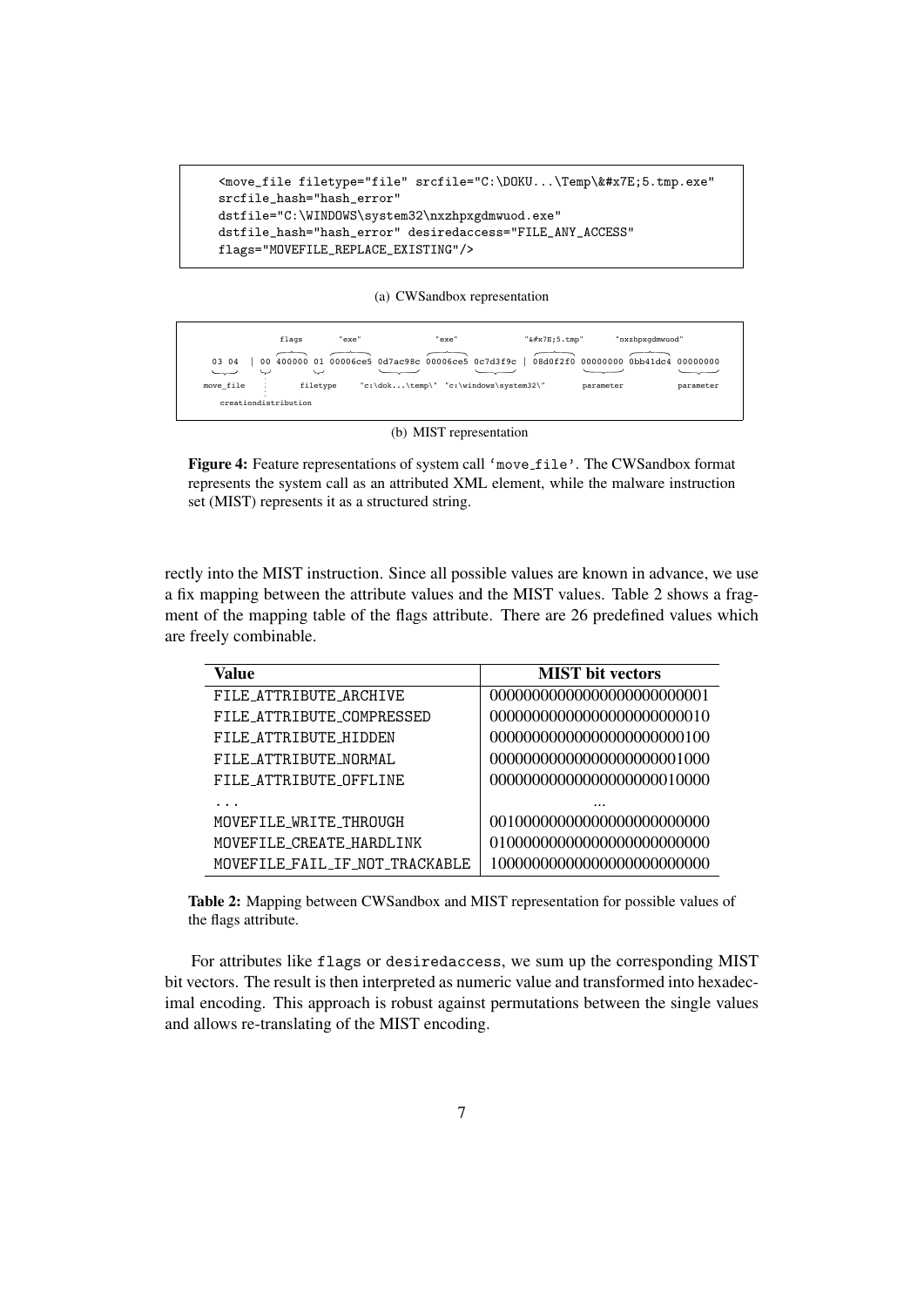# 3 Empirical Evaluation

We now proceed to present an empirical evaluation of the MIST representation. For this evaluation, we consider a small sample of 500 malware binaries which have been obtained from the CWSandbox web site available at http://cwsandbox.org. The malware binaries have been collected over a period of more than two years from a variety of sources, such as honeypots, spam traps, anti-malware vendors, and security researchers. From the overall database, we select a subset of binaries which have been assigned to a known class of malware by the majority of six independent anti-virus products. Although anti-virus labels suffer from inconsistency [1], we expect the selection using different scanners to be reasonable consistent and accurate. The labeled malware binaries are then executed and monitored using CWSandbox, resulting in a total of 500 behavior reports of 5 common malware classes.

For each report we consider four different representations of behavior: First, the original XML format as generated by CWSandbox, second an extended version of the XML format proposed by Rieck et al. [10] and, third and forth, the MIST representation of behavior for level 1 and level 2.

#### 3.1 Behavior Representation

In this first experiment we compare the utility of MIST for representing malware behavior in a concise form. In particular, we apply the technique for embedding textual data of malware reports to a vector space introduced by Rieck et al. [10]. That is, each report is represented by a vector, such that the similarity of behavior can be assessed in terms of geometric distances.



Figure 5: Comparison of feature representations for malware behavior. Distance matrices for the behavior of five malware families are shown, each represented by ten reports. Dark shading indicates small distances and light shading large distances.

Figure 5 shows results for the representation using different formats. Distance matrices are shown for three behavior representations, where dark color indicates low distances and light color high distances. The extended XML format is omitted, as it only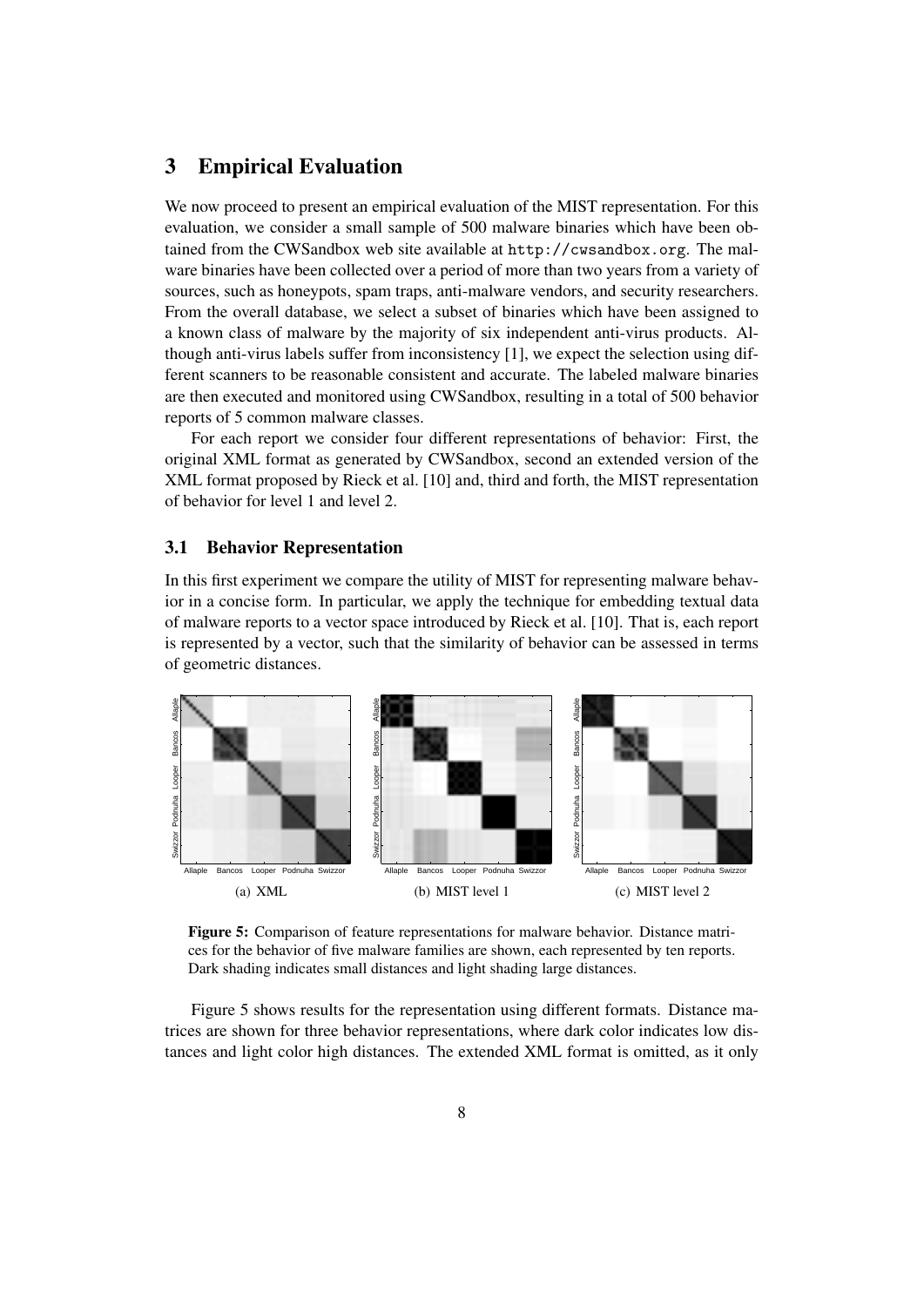marginally differs from the regular XML representation. The representation provided by XML data is not sufficient to reflect all presented classes of malware. For the two malware families ALLAPLE and LOOPER the distance matrix for the XML data shows very light colored sections. Thus, the distance between the individual behavior reports is huge which precludes a good clustering or classification based on XML data. A threshold to classify all ALLAPLE members correctly would be too low for other malware families, for example, PODNUHA and SWIZZOR would also be classified as ALLAPLE.

The distance matrices for the MIST encoded data show a much darker coloration along the diagonal. The members of the individual malware families are much closer to each other, resulting in almost black colored sections for four malware families using MIST level 1 representation. Overall the distance matrix for MIST level 1 shows the closest match within the malware families, but in exchange also shows matches among different malware families, e.g., BANCOS and SWIZZOR. For MIST level 2 representation, we reduce the noise between the families at the cost of a sligthly less accurate separation between classes. This reduction of noise results from the more detailed information contained in MIST level2.

This experiment demonstrates the good representation of behavior realized by MIST. Although we have only studied five classes of malware, it is evident that MIST is more suitable for behavior-based analysis than XML, as samples of the same malware classes exhibiting similar behavior are close to each other in the vector space.

#### 3.2 Data Reduction

In the second experiment we compare the size of instructions and reports between XMLbased formats and MIST. Figure 6 shows a comparison for the four considered formats, namely the original XML format of CWSandbox, an extended representation used by Rieck et al. [10], and MIST level 1 and 2.



Figure 6: Comparison of feature representations for malware behavior in terms of size.

The MIST representation significantly reduces both the length of the reports, as well as, the average length of instructions. While reports in XML format on average comprise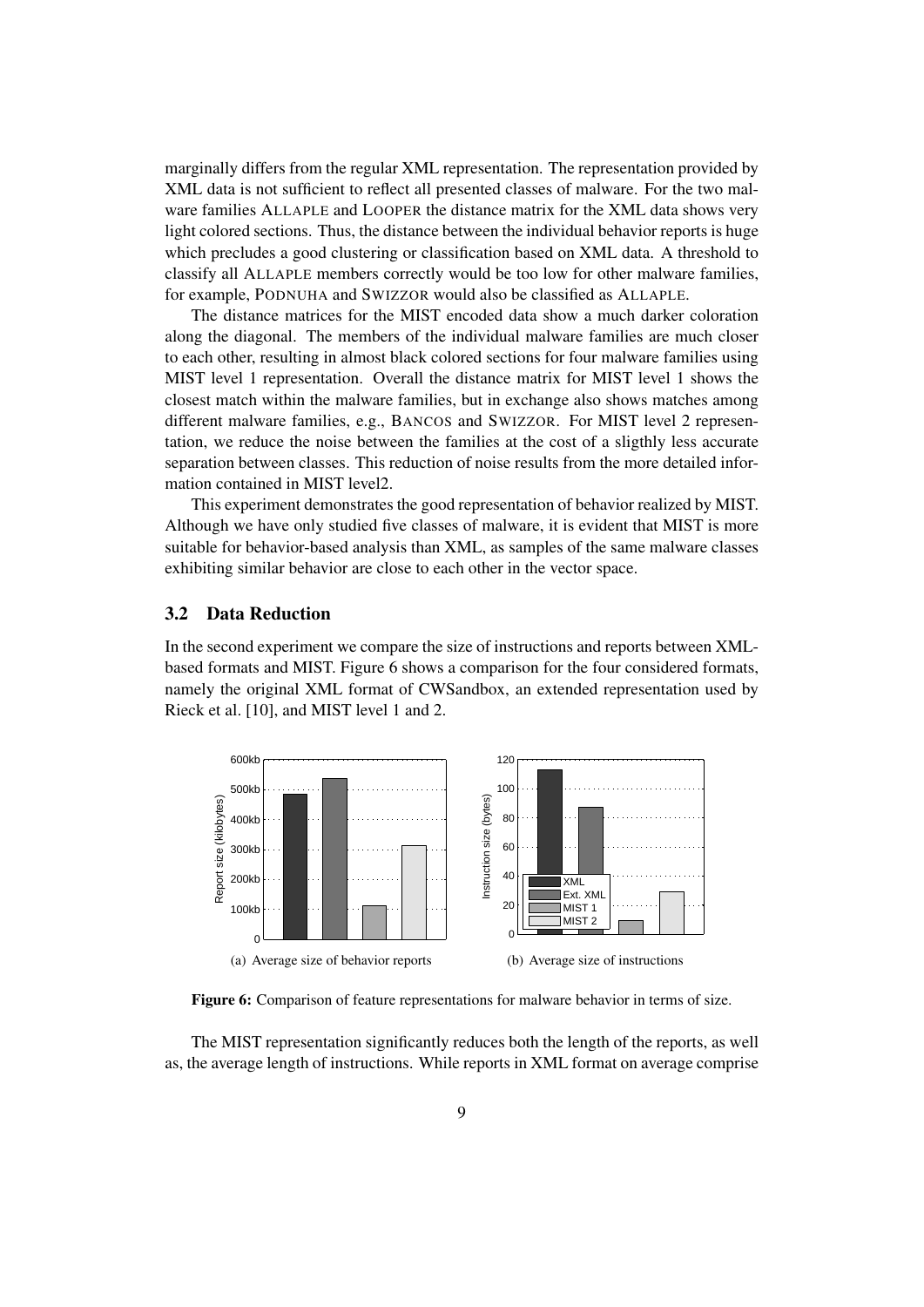more than 450 kilobytes, for MIST level 1 only 100 kilobytes and for MIST level 2 300 kilobytes are necessary to store the same behavior – though with a different granularity. Similarly, for the size of instructions MIST provides a more concise representation, where on average instruction requires less than 40 bytes. By contrast, for both XML formats the required size per instruction is twice as large, yielding over 80 bytes. Particularly with regard to data mining and machine learning methods this data reduction is quite important, since it dramatically reduces the run-time of analysis on large datasets.

This experiment demonstrates the advantages of representing behavior using the proposed MIST representation. The behavior is represented in a way which allows far better to discriminate classes, but at the same time storage size is significantly reduced, which ultimately provides the basis for effective and efficient further analysis of monitored malware behavior.

# 4 Conclusions

The *Malware Instruction Set* (MIST) is a meta language for monitored behavior, which can be used to make the results of different behavior monitoring systems more comparable. In addition, the MIST representation is optimized for analysis of software behavior using data mining and machine learning techniques. We restrict all instructions to significant attributes only and rearrange these attributes to achieve a well sorted ordering which allows the introduction of accuracy levels. Furthermore, we reduce the size of the reports by encoding each instruction and attribute with the help of hash tables. In summary, using the MIST representation as input enhances both the run-time and the results of data mining and machine learning analysis.

### Acknowledgements

This work has been accomplished in cooperation with the German Federal Office for Information Security (Bundesamt für Sicherheit in der Informationstechnik (BSI)).

### References

- [1] M. Bailey, J. Oberheide, J. Andersen, Z. M. Mao, F. Jahanian, and J. Nazario. Automated classification and analysis of internet malware. In *Proceedings of Symposium on Recent Advances in Intrusion Detection (RAID)*, pages 178–197, 2007.
- [2] U. Bayer, A. Moser, C. Kruegel, and E. Kirda. Dynamic analysis of malicious code. *Journal in Computer Virology*, 2(1):67–77, 2006.
- [3] U. Bayer, P. Comparetti, C. Hlauschek, C. Kruegel, and E. Kirda. Scalable, behavior-based malware clustering. In *Proceedings of Symposium on Network and Distributed System Security (NDSS)*, 2009.